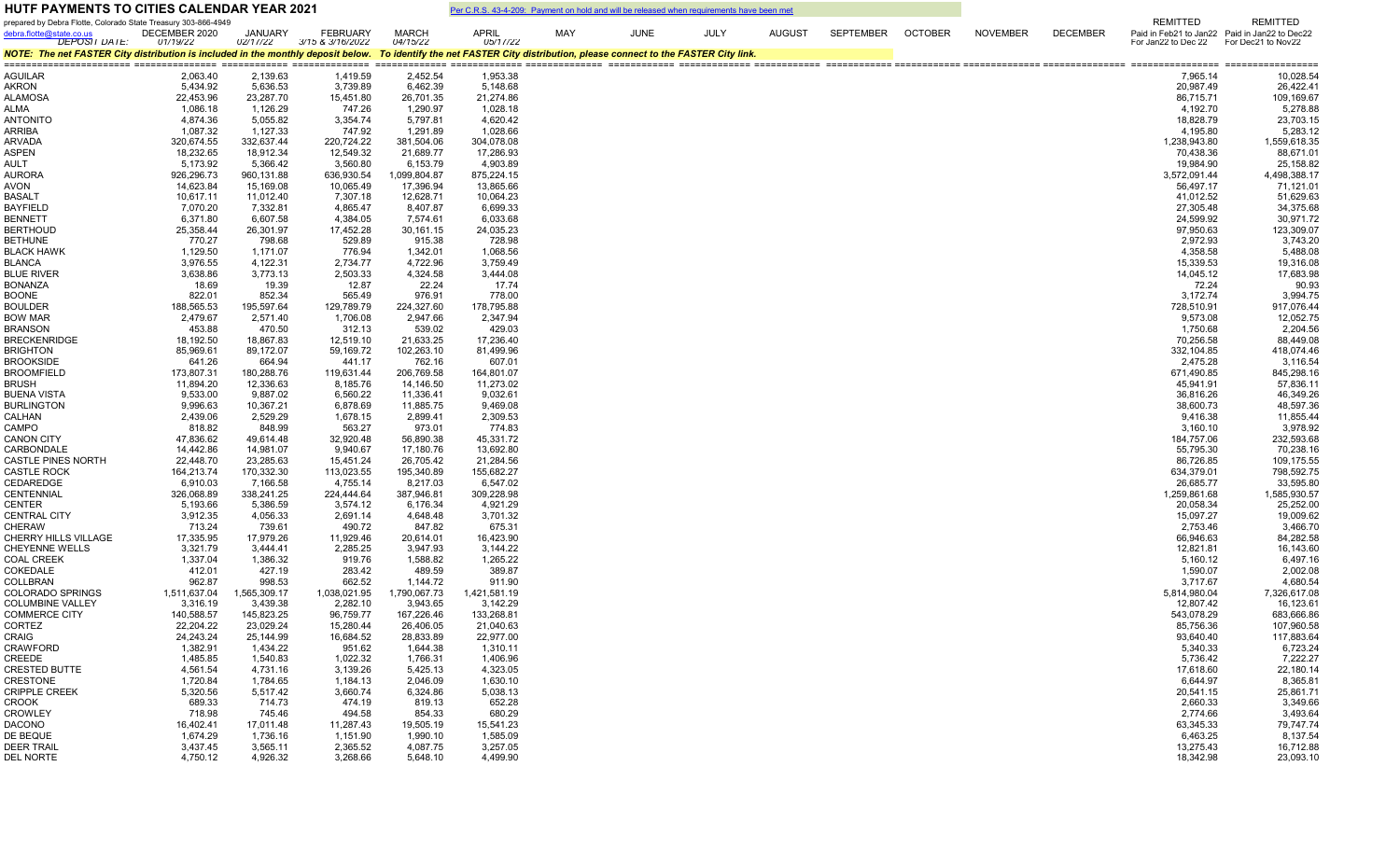| <b>HUTF PAYMENTS TO CITIES CALENDAR YEAR 2021</b>                                                                                                                      |                           |                            |                                     |                           | Per C.R.S. 43-4-209: Payment on hold and will be released when requirements have been met |     |             |             |               |           |                |                 |                 |                                        |                                               |
|------------------------------------------------------------------------------------------------------------------------------------------------------------------------|---------------------------|----------------------------|-------------------------------------|---------------------------|-------------------------------------------------------------------------------------------|-----|-------------|-------------|---------------|-----------|----------------|-----------------|-----------------|----------------------------------------|-----------------------------------------------|
| prepared by Debra Flotte, Colorado State Treasury 303-866-4949                                                                                                         |                           |                            |                                     |                           |                                                                                           |     |             |             |               |           |                |                 |                 | REMITTED                               | <b>REMITTED</b>                               |
| debra.flotte@state.co.us<br><b>DEPOSIT DATE:</b>                                                                                                                       | DECEMBER 2020<br>01/19/22 | <b>JANUARY</b><br>02/17/22 | <b>FEBRUARY</b><br>3/15 & 3/16/2022 | <b>MARCH</b><br>04/15/22  | <b>APRIL</b><br>05/17/22                                                                  | MAY | <b>JUNE</b> | <b>JULY</b> | <b>AUGUST</b> | SEPTEMBER | <b>OCTOBER</b> | <b>NOVEMBER</b> | <b>DECEMBER</b> | For Jan22 to Dec 22 For Dec21 to Nov22 | Paid in Feb21 to Jan22 Paid in Jan22 to Dec22 |
| NOTE: The net FASTER City distribution is included in the monthly deposit below. To identify the net FASTER City distribution, please connect to the FASTER City link. |                           |                            |                                     |                           |                                                                                           |     |             |             |               |           |                |                 |                 |                                        |                                               |
|                                                                                                                                                                        |                           |                            |                                     |                           |                                                                                           |     |             |             |               |           |                |                 |                 |                                        |                                               |
| <b>DELTA</b><br><b>DENVER</b>                                                                                                                                          | 26,472.59<br>2,098,434.30 | 27,456.12<br>2,171,108.66  | 18,217.76<br>1,439,313.33           | 31,481.87<br>2,479,345.96 | 25,084.93<br>1,965,455.86                                                                 |     |             |             |               |           |                |                 |                 | 102,240.68<br>8,055,223.81             | 128,713.27<br>10,153,658.11                   |
| <b>DILLON</b>                                                                                                                                                          | 3,485.38                  | 3,614.82                   | 2,398.50                            | 4,144.73                  | 3,302.44                                                                                  |     |             |             |               |           |                |                 |                 | 13,460.49                              | 16,945.87                                     |
| <b>DINOSAUR</b>                                                                                                                                                        | 1,294.53                  | 1,342.09                   | 890.38                              | 1,537.85                  | 1,224.35                                                                                  |     |             |             |               |           |                |                 |                 | 4,994.67                               | 6,289.20                                      |
| <b>DOLORES</b>                                                                                                                                                         | 2,451.85                  | 2,542.81                   | 1,687.18                            | 2,915.40                  | 2,322.75                                                                                  |     |             |             |               |           |                |                 |                 | 9,468.14                               | 11,919.99                                     |
| <b>DOVE CREEK</b>                                                                                                                                                      | 2,311.18                  | 2,396.61                   | 1,590.10                            | 2,747.19                  | 2,188.14                                                                                  |     |             |             |               |           |                |                 |                 | 8,922.04                               | 11,233.22                                     |
| <b>DURANGO</b>                                                                                                                                                         | 44,375.62                 | 46,029.28                  | 30,542.66                           | 52,787.86                 | 42,071.18                                                                                 |     |             |             |               |           |                |                 |                 | 171,430.98                             | 215,806.60                                    |
| EADS                                                                                                                                                                   | 2,396.08                  | 2,484.75                   | 1,648.60                            | 2,848.40                  | 2,268.95                                                                                  |     |             |             |               |           |                |                 |                 | 9,250.70                               | 11,646.78                                     |
| EAGLE                                                                                                                                                                  | 19,838.27                 | 20,576.85                  | 13,653.57                           | 23,596.86                 | 18,805.03                                                                                 |     |             |             |               |           |                |                 |                 | 76,632.31                              | 96,470.58                                     |
| EATON<br><b>ECKLEY</b>                                                                                                                                                 | 14,271.19<br>1,310.93     | 14,802.14<br>1,359.13      | 9,821.73<br>901.69                  | 16,973.92<br>1,557.45     | 13,526.32<br>1,240.02                                                                     |     |             |             |               |           |                |                 |                 | 55,124.11<br>5,058.29                  | 69,395.30<br>6,369.22                         |
| <b>EDGEWATER</b>                                                                                                                                                       | 8,153.12                  | 8,457.04                   | 5,611.68                            | 9,698.99                  | 7,730.15                                                                                  |     |             |             |               |           |                |                 |                 | 31,497.86                              | 39,650.98                                     |
| <b>ELIZABETH</b>                                                                                                                                                       | 5,507.46                  | 5,712.39                   | 3,790.37                            | 6,550.55                  | 5,220.11                                                                                  |     |             |             |               |           |                |                 |                 | 21,273.42                              | 26,780.88                                     |
| <b>EMPIRE</b>                                                                                                                                                          | 1,046.53                  | 1,085.30                   | 720.09                              | 1,244.21                  | 991.18                                                                                    |     |             |             |               |           |                |                 |                 | 4,040.78                               | 5,087.31                                      |
| <b>ENGLEWOOD</b>                                                                                                                                                       | 75,429.85                 | 78,242.42                  | 51,918.05                           | 89,734.10                 | 71,520.00                                                                                 |     |             |             |               |           |                |                 |                 | 291,414.57                             | 366,844.42                                    |
| ERIE                                                                                                                                                                   | 69,534.82                 | 72,121.00                  | 47,854.58                           | 82,701.06                 | 65,901.96                                                                                 |     |             |             |               |           |                |                 |                 | 268,578.60                             | 338,113.42                                    |
| <b>ESTES PARK</b>                                                                                                                                                      | 21,539.55                 | 22,339.39                  | 14,822.59                           | 25,614.10                 | 20,408.65                                                                                 |     |             |             |               |           |                |                 |                 | 83,184.73                              | 104,724.28                                    |
| EVANS                                                                                                                                                                  | 45,448.63                 | 47,140.79                  | 31,279.85                           | 54,059.74                 | 43,082.01                                                                                 |     |             |             |               |           |                |                 |                 | 175,562.39                             | 221,011.02                                    |
| FAIRPLAY                                                                                                                                                               | 2,768.09                  | 2,870.66                   | 1,904.68                            | 3,291.06                  | 2,621.83                                                                                  |     |             |             |               |           |                |                 |                 | 10,688.23                              | 13,456.32                                     |
| <b>FEDERAL HEIGHTS</b><br><b>FIRESTONE</b>                                                                                                                             | 19,427.04<br>40,212.77    | 20,153.47<br>41,708.69     | 13,373.40<br>27,675.12              | 23,117.38<br>47,827.88    | 18,428.96<br>38,113.16                                                                    |     |             |             |               |           |                |                 |                 | 75,073.21<br>155,324.85                | 94,500.25<br>195,537.62                       |
| <b>FLAGLER</b>                                                                                                                                                         | 2,868.50                  | 2,974.17                   | 1,973.21                            | 3,408.54                  | 2,714.23                                                                                  |     |             |             |               |           |                |                 |                 | 11,070.15                              | 13,938.65                                     |
| <b>FLEMING</b>                                                                                                                                                         | 1,487.04                  | 1,541.93                   | 1,023.02                            | 1,767.32                  | 1,407.51                                                                                  |     |             |             |               |           |                |                 |                 | 5,739.78                               | 7,226.82                                      |
| <b>FLORENCE</b>                                                                                                                                                        | 10,003.04                 | 10,374.73                  | 6,883.88                            | 11,896.03                 | 9,478.92                                                                                  |     |             |             |               |           |                |                 |                 | 38,633.56                              | 48,636.60                                     |
| <b>FORT COLLINS</b>                                                                                                                                                    | 372,999.75                | 386,911.01                 | 256,736.99                          | 443,743.78                | 353,679.32                                                                                |     |             |             |               |           |                |                 |                 | 1,441,071.10                           | 1,814,070.85                                  |
| <b>FORT LUPTON</b>                                                                                                                                                     | 23,311.60                 | 24,176.69                  | 16,041.55                           | 27,719.71                 | 22,085.32                                                                                 |     |             |             |               |           |                |                 |                 | 90,023.27                              | 113,334.87                                    |
| <b>FORT MORGAN</b>                                                                                                                                                     | 27,930.96                 | 28,971.03                  | 19,223.50                           | 33,223.42                 | 26,477.11                                                                                 |     |             |             |               |           |                |                 |                 | 107,895.06                             | 135,826.02                                    |
| <b>FOUNTAIN</b>                                                                                                                                                        | 60,468.83                 | 62,722.22                  | 41,619.24                           | 71,931.88                 | 57,328.71                                                                                 |     |             |             |               |           |                |                 |                 | 233,602.05                             | 294,070.88                                    |
| <b>FOWLER</b><br><b>FOXFIELD</b>                                                                                                                                       | 3,032.73<br>2,902.41      | 3,145.16<br>3,009.49       | 2,086.83<br>1,996.69                | 3,605.85<br>3,449.32      | 2,872.69<br>2,747.00                                                                      |     |             |             |               |           |                |                 |                 | 11,710.53<br>11,202.50                 | 14,743.26<br>14,104.91                        |
| FRASER                                                                                                                                                                 | 4,181.89                  | 4,336.59                   | 2,877.26                            | 4,971.16                  | 3,959.77                                                                                  |     |             |             |               |           |                |                 |                 | 16,144.78                              | 20,326.67                                     |
| <b>FREDERICK</b>                                                                                                                                                       | 42,410.09                 | 43,986.28                  | 29,186.03                           | 50,436.82                 | 40,189.38                                                                                 |     |             |             |               |           |                |                 |                 | 163,798.51                             | 206,208.60                                    |
| <b>FRISCO</b>                                                                                                                                                          | 8,740.58                  | 9,065.86                   | 6,015.54                            | 10,396.20                 | 8,284.80                                                                                  |     |             |             |               |           |                |                 |                 | 33,762.40                              | 42,502.98                                     |
| <b>FRUITA</b>                                                                                                                                                          | 34,680.97                 | 35,972.04                  | 23,868.88                           | 41,251.38                 | 32,874.26                                                                                 |     |             |             |               |           |                |                 |                 | 133,966.56                             | 168,647.53                                    |
| <b>GARDEN CITY</b>                                                                                                                                                     | 711.93                    | 738.34                     | 489.89                              | 846.52                    | 674.43                                                                                    |     |             |             |               |           |                |                 |                 | 2,749.18                               | 3,461.11                                      |
| <b>GENOA</b>                                                                                                                                                           | 831.24                    | 861.82                     | 571.77                              | 987.62                    | 786.37                                                                                    |     |             |             |               |           |                |                 |                 | 3,207.58                               | 4,038.82                                      |
| <b>GEORGETOWN</b>                                                                                                                                                      | 3,969.13                  | 4,116.39                   | 2,731.27                            | 4,719.55                  | 3,760.17                                                                                  |     |             |             |               |           |                |                 |                 | 15,327.38                              | 19,296.51                                     |
| <b>GILCREST</b><br><b>GLENDALE</b>                                                                                                                                     | 3,556.73<br>5,818.11      | 3,689.11<br>6,035.47       | 2,447.87<br>4,004.96                | 4,230.49<br>6,922.70      | 3,371.33<br>5,518.33                                                                      |     |             |             |               |           |                |                 |                 | 13,738.80<br>22,481.46                 | 17,295.53<br>28,299.57                        |
| <b>GLENWOOD SPRINGS</b>                                                                                                                                                | 22,908.41                 | 23,761.81                  | 15,767.04                           | 27,250.25                 | 21,717.51                                                                                 |     |             |             |               |           |                |                 |                 | 88,496.61                              | 111,405.02                                    |
| <b>GOLDEN</b>                                                                                                                                                          | 42,299.76                 | 43,876.26                  | 29,114.08                           | 50,319.09                 | 40,103.98                                                                                 |     |             |             |               |           |                |                 |                 | 163,413.41                             | 205,713.17                                    |
| <b>GRANADA</b>                                                                                                                                                         | 1,719.31                  | 1,782.77                   | 1,182.81                            | 2,043.39                  | 1,627.40                                                                                  |     |             |             |               |           |                |                 |                 | 6,636.37                               | 8,355.68                                      |
| <b>GRANBY</b>                                                                                                                                                          | 5,293.91                  | 5,490.91                   | 3,643.42                            | 6,296.61                  | 5,017.78                                                                                  |     |             |             |               |           |                |                 |                 | 20,448.72                              | 25,742.63                                     |
| <b>GRAND JUNCTION</b>                                                                                                                                                  | 189,070.76                | 196,109.97                 | 130,126.94                          | 224,892.78                | 179,223.93                                                                                |     |             |             |               |           |                |                 |                 | 730,353.62                             | 919,424.38                                    |
| <b>GRAND LAKE</b>                                                                                                                                                      | 2,460.65                  | 2,551.22                   | 1,692.59                            | 2,923.68                  | 2,327.99                                                                                  |     |             |             |               |           |                |                 |                 | 9,495.48                               | 11,956.13                                     |
| <b>GREELEY</b><br><b>GREEN MOUNTAIN FALLS</b>                                                                                                                          | 231,942.28<br>2,180.02    | 240,589.53<br>2,260.50     | 159,643.79<br>1,499.77              | 275,923.29<br>2,590.96    | 219,914.45<br>2,063.52                                                                    |     |             |             |               |           |                |                 |                 | 896,071.06<br>8,414.75                 | 1,128,013.34<br>10,594.77                     |
| <b>GREENWOOD VILLAGE</b>                                                                                                                                               | 40,434.74                 | 41,938.88                  | 27,827.85                           | 48,091.77                 | 38,323.38                                                                                 |     |             |             |               |           |                |                 |                 | 156,181.88                             | 196,616.62                                    |
| GROVER                                                                                                                                                                 | 774.23                    | 802.45                     | 532.31                              | 919.07                    | 731.29                                                                                    |     |             |             |               |           |                |                 |                 | 2,985.12                               | 3,759.35                                      |
| <b>GUNNISON</b>                                                                                                                                                        | 14,726.79                 | 15,274.48                  | 10,135.10                           | 17,515.16                 | 13,957.22                                                                                 |     |             |             |               |           |                |                 |                 | 56,881.96                              | 71,608.75                                     |
| <b>GYPSUM</b>                                                                                                                                                          | 23,981.52                 | 24,874.54                  | 16,505.31                           | 28,525.67                 | 22,733.31                                                                                 |     |             |             |               |           |                |                 |                 | 92,638.83                              | 116,620.35                                    |
| <b>HARTMAN</b>                                                                                                                                                         | 505.55                    | 524.08                     | 347.68                              | 600.45                    | 477.96                                                                                    |     |             |             |               |           |                |                 |                 | 1,950.17                               | 2,455.72                                      |
| <b>HASWELL</b>                                                                                                                                                         | 608.46                    | 630.78                     | 418.47                              | 722.71                    | 575.31                                                                                    |     |             |             |               |           |                |                 |                 | 2,347.27                               | 2,955.73                                      |
| <b>HAXTUN</b>                                                                                                                                                          | 3,328.43                  | 3,451.62                   | 2,290.12                            | 3,956.82                  | 3,151.92                                                                                  |     |             |             |               |           |                |                 |                 | 12,850.48                              | 16,178.91                                     |
| HAYDEN                                                                                                                                                                 | 5,203.42                  | 5,396.46                   | 3,580.61                            | 6,187.18                  | 4,929.45                                                                                  |     |             |             |               |           |                |                 |                 | 20,093.70                              | 25,297.12                                     |
| <b>HILLROSE</b><br>HOLLY                                                                                                                                               | 651.35<br>2,577.26        | 675.54<br>2,672.58         | 448.23<br>1,773.21                  | 774.56<br>3,063.60        | 617.15<br>2,440.25                                                                        |     |             |             |               |           |                |                 |                 | 2,515.48<br>9,949.64                   | 3,166.83<br>12,526.90                         |
| <b>HOLYOKE</b>                                                                                                                                                         | 7,366.15                  | 7,639.49                   | 5,068.89                            | 8,758.99                  | 6,978.58                                                                                  |     |             |             |               |           |                |                 |                 | 28,445.95                              | 35,812.10                                     |
| <b>HOOPER</b>                                                                                                                                                          | 678.59                    | 703.41                     | 466.64                              | 805.82                    | 641.35                                                                                    |     |             |             |               |           |                |                 |                 | 2,617.22                               | 3,295.81                                      |
| HOT SULPHUR SPRINGS                                                                                                                                                    | 2,461.64                  | 2,552.81                   | 1,693.77                            | 2,926.55                  | 2,331.33                                                                                  |     |             |             |               |           |                |                 |                 | 9,504.46                               | 11,966.10                                     |
| <b>HOTCHKISS</b>                                                                                                                                                       | 2,603.07                  | 2,699.70                   | 1,791.30                            | 3,095.39                  | 2,466.27                                                                                  |     |             |             |               |           |                |                 |                 | 10,052.66                              | 12,655.73                                     |
| <b>HUDSON</b>                                                                                                                                                          | 7,666.07                  | 7,950.56                   | 5,275.30                            | 9,115.70                  | 7,262.83                                                                                  |     |             |             |               |           |                |                 |                 | 29,604.39                              | 37,270.46                                     |
| <b>HUGO</b>                                                                                                                                                            | 2,693.43                  | 2,793.19                   | 1,853.27                            | 3,202.16                  | 2,550.92                                                                                  |     |             |             |               |           |                |                 |                 | 10,399.54                              | 13,092.97                                     |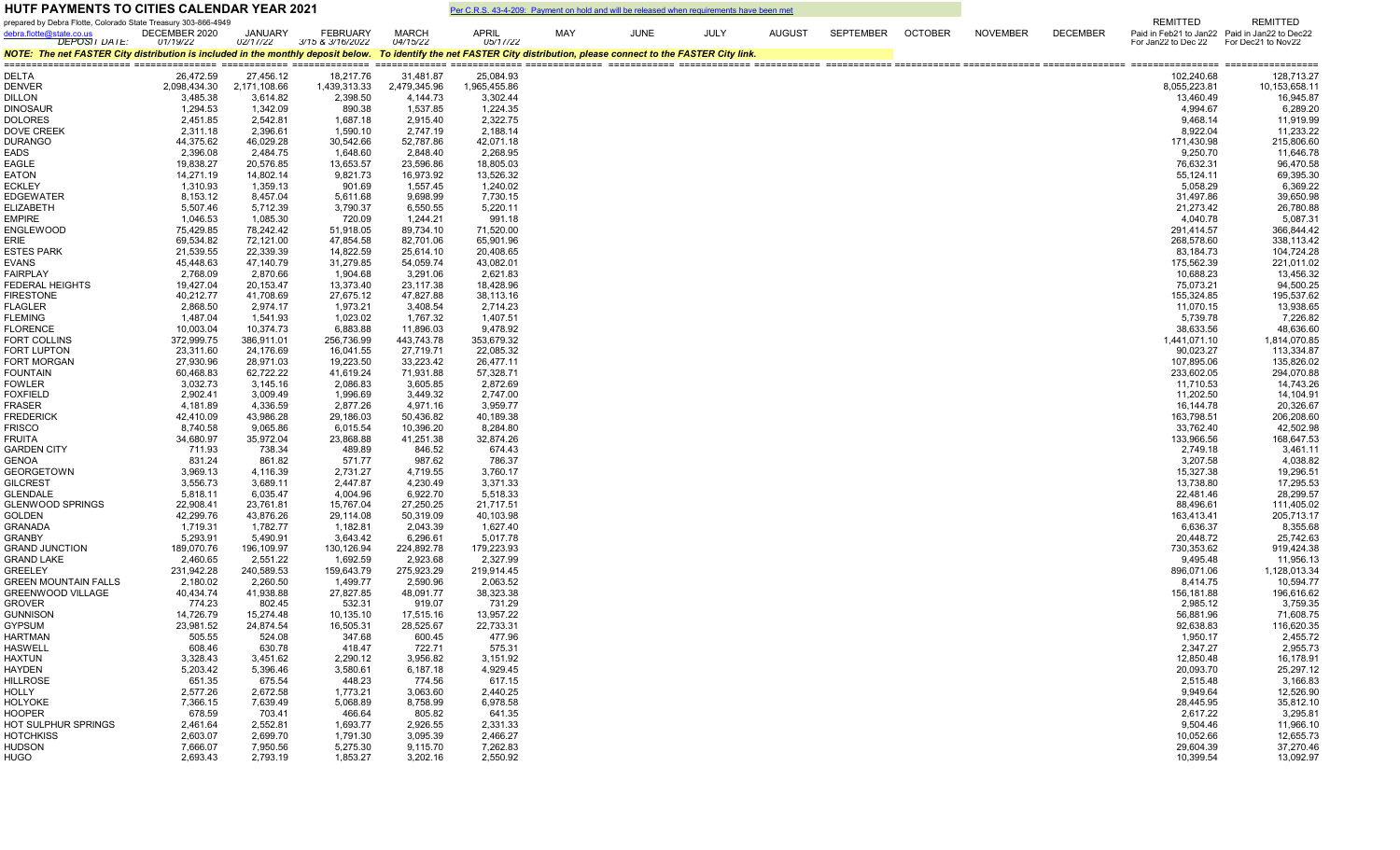| <b>HUTF PAYMENTS TO CITIES CALENDAR YEAR 2021</b>                                                                                                                      |                           | Per C.R.S. 43-4-209: Payment on hold and will be released when requirements have been met |                                     |                          |                        |     |             |             |               |           |                |                 |                 |                                                           |                                                                  |
|------------------------------------------------------------------------------------------------------------------------------------------------------------------------|---------------------------|-------------------------------------------------------------------------------------------|-------------------------------------|--------------------------|------------------------|-----|-------------|-------------|---------------|-----------|----------------|-----------------|-----------------|-----------------------------------------------------------|------------------------------------------------------------------|
| prepared by Debra Flotte, Colorado State Treasury 303-866-4949<br>debra.flotte@state.co.us<br><b>DEPOSIT DATE:</b>                                                     | DECEMBER 2020<br>01/19/22 | <b>JANUARY</b><br>02/17/22                                                                | <b>FEBRUARY</b><br>3/15 & 3/16/2022 | <b>MARCH</b><br>04/15/22 | APRIL<br>05/17/22      | MAY | <b>JUNE</b> | <b>JULY</b> | <b>AUGUST</b> | SEPTEMBER | <b>OCTOBER</b> | <b>NOVEMBER</b> | <b>DECEMBER</b> | <b>REMITTED</b><br>For Jan22 to Dec 22 For Dec21 to Nov22 | <b>REMITTED</b><br>Paid in Feb21 to Jan22 Paid in Jan22 to Dec22 |
| NOTE: The net FASTER City distribution is included in the monthly deposit below. To identify the net FASTER City distribution, please connect to the FASTER City link. |                           |                                                                                           |                                     |                          |                        |     |             |             |               |           |                |                 |                 |                                                           |                                                                  |
| <b>IDAHO SPRINGS</b>                                                                                                                                                   | 5,187.73                  | 5,380.40                                                                                  | 3,570.00                            | 6,169.18                 | 4,915.51               |     |             |             |               |           |                |                 |                 | 20,035.09                                                 | 25,222.82                                                        |
| <b>IGNACIO</b>                                                                                                                                                         | 2,279.98                  | 2,364.70                                                                                  | 1,569.03                            | 2,711.43                 | 2,160.49               |     |             |             |               |           |                |                 |                 | 8,805.65                                                  | 11,085.63                                                        |
| <b>ILIFF</b>                                                                                                                                                           | 1,020.67                  | 1,058.44                                                                                  | 702.26                              | 1,213.34                 | 966.51                 |     |             |             |               |           |                |                 |                 | 3,940.55                                                  | 4,961.22                                                         |
| JAMESTOWN                                                                                                                                                              | 856.51                    | 888.12                                                                                    | 589.23                              | 1,017.93                 | 810.69                 |     |             |             |               |           |                |                 |                 | 3,305.97                                                  | 4,162.48                                                         |
| <b>JOHNSTOWN</b>                                                                                                                                                       | 41,741.08                 | 43,295.03                                                                                 | 28,727.99                           | 49,649.21                | 39,566.80              |     |             |             |               |           |                |                 |                 | 161,239.03                                                | 202,980.11                                                       |
| <b>JULESBURG</b><br><b>KEENESBURG</b>                                                                                                                                  | 4,326.21<br>5,225.59      | 4,486.31<br>5,418.87                                                                      | 2,976.62<br>3,595.34                | 5,142.91<br>6,211.77     | 4,096.69<br>4,947.93   |     |             |             |               |           |                |                 |                 | 16,702.53<br>20,173.91                                    | 21,028.74<br>25,399.50                                           |
| <b>KERSEY</b>                                                                                                                                                          | 4,596.14                  | 4,767.13                                                                                  | 3,163.15                            | 5,466.54                 | 4,356.21               |     |             |             |               |           |                |                 |                 | 17,753.03                                                 | 22,349.17                                                        |
| KIM                                                                                                                                                                    | 786.94                    | 815.85                                                                                    | 541.26                              | 934.85                   | 744.26                 |     |             |             |               |           |                |                 |                 | 3,036.22                                                  | 3,823.16                                                         |
| <b>KIOWA</b>                                                                                                                                                           | 1,907.23                  | 1,978.23                                                                                  | 1,312.64                            | 2,268.57                 | 1,807.89               |     |             |             |               |           |                |                 |                 | 7,367.33                                                  | 9,274.56                                                         |
| <b>KIT CARSON</b>                                                                                                                                                      | 1,206.40                  | 1,250.81                                                                                  | 829.85                              | 1,433.44                 | 1,141.40               |     |             |             |               |           |                |                 |                 | 4,655.50                                                  | 5,861.90                                                         |
| <b>KREMMLING</b>                                                                                                                                                       | 4,881.82                  | 5,062.82                                                                                  | 3,359.21                            | 5,804.44                 | 4,624.29               |     |             |             |               |           |                |                 |                 | 18,850.76                                                 | 23,732.58                                                        |
| LA JARA                                                                                                                                                                | 4,408.77                  | 4,573.21                                                                                  | 3,034.58                            | 5,244.98                 | 4,180.46               |     |             |             |               |           |                |                 |                 | 17,033.23                                                 | 21,442.00                                                        |
| LA JUNTA<br>LA SALLE                                                                                                                                                   | 18,512.92<br>4,975.85     | 19,200.65<br>5,160.77                                                                     | 12,740.05<br>3,424.30               | 22,015.81<br>5,917.59    | 17,542.18<br>4,715.28  |     |             |             |               |           |                |                 |                 | 71,498.69<br>19,217.94                                    | 90,011.61<br>24, 193. 79                                         |
| LA VETA                                                                                                                                                                | 3,438.49                  | 3,565.44                                                                                  | 2,365.56                            | 4,086.71                 | 3,254.79               |     |             |             |               |           |                |                 |                 | 13,272.50                                                 | 16,710.99                                                        |
| LAFAYETTE                                                                                                                                                              | 67,909.40                 | 70,442.18                                                                                 | 46,742.32                           | 80,789.43                | 64,392.11              |     |             |             |               |           |                |                 |                 | 262,366.04                                                | 330,275.44                                                       |
| <b>LAKE CITY</b>                                                                                                                                                       | 2,316.24                  | 2,401.89                                                                                  | 1,593.61                            | 2,753.30                 | 2,193.08               |     |             |             |               |           |                |                 |                 | 8,941.88                                                  | 11,258.12                                                        |
| <b>LAKESIDE</b>                                                                                                                                                        | 204.48                    | 212.04                                                                                    | 140.69                              | 243.07                   | 193.61                 |     |             |             |               |           |                |                 |                 | 789.41                                                    | 993.89                                                           |
| <b>LAKEWOOD</b>                                                                                                                                                        | 384,541.27                | 398,718.59                                                                                | 264,532.61                          | 456,971.76               | 363,908.60             |     |             |             |               |           |                |                 |                 | 1,484,131.56                                              | 1,868,672.83                                                     |
| LAMAR                                                                                                                                                                  | 21,250.64                 | 22,039.07                                                                                 | 14,623.16                           | 25,268.48                | 20,131.99              |     |             |             |               |           |                |                 |                 | 82,062.70                                                 | 103,313.34                                                       |
| <b>LARKSPUR</b>                                                                                                                                                        | 885.28                    | 917.85                                                                                    | 608.94                              | 1,051.82                 | 837.48                 |     |             |             |               |           |                |                 |                 | 3,416.09                                                  | 4,301.37                                                         |
| LAS ANIMAS                                                                                                                                                             | 6,823.46                  | 7,075.85                                                                                  | 4,694.71                            | 8,111.20                 | 6,460.90               |     |             |             |               |           |                |                 |                 | 26,342.66                                                 | 33,166.12                                                        |
| <b>LEADVILLE</b><br><b>LIMON</b>                                                                                                                                       | 9,236.70<br>6,085.74      | 9,579.85<br>6,311.41                                                                      | 6,356.45<br>4,187.66                | 10,984.47<br>7,235.98    | 8,752.46<br>5,764.83   |     |             |             |               |           |                |                 |                 | 35,673.23<br>23,499.88                                    | 44,909.93<br>29,585.62                                           |
| LITTLETON                                                                                                                                                              | 104,638.32                | 108,540.71                                                                                | 72,022.77                           | 124,483.80               | 99,217.66              |     |             |             |               |           |                |                 |                 | 404,264.94                                                | 508,903.26                                                       |
| <b>LOCHBUIE</b>                                                                                                                                                        | 17,024.26                 | 17,657.68                                                                                 | 11,716.49                           | 20,248.51                | 16,135.89              |     |             |             |               |           |                |                 |                 | 65,758.57                                                 | 82,782.83                                                        |
| <b>LOG LANE VILLAGE</b>                                                                                                                                                | 1,853.50                  | 1,922.38                                                                                  | 1,275.55                            | 2,204.28                 | 1,756.41               |     |             |             |               |           |                |                 |                 | 7,158.62                                                  | 9,012.12                                                         |
| <b>LONETREE</b>                                                                                                                                                        | 27,313.10                 | 28,330.62                                                                                 | 18,798.67                           | 32,489.88                | 25,893.40              |     |             |             |               |           |                |                 |                 | 105,512.57                                                | 132,825.67                                                       |
| LONGMONT                                                                                                                                                               | 233,060.72                | 241,753.62                                                                                | 160,417.17                          | 277,265.89               | 220,992.07             |     |             |             |               |           |                |                 |                 | 900,428.75                                                | 1,133,489.47                                                     |
| <b>LOUISVILLE</b>                                                                                                                                                      | 47,509.15                 | 49,278.93                                                                                 | 32,698.81                           | 56,513.42                | 45,039.15              |     |             |             |               |           |                |                 |                 | 183,530.31                                                | 231,039.46                                                       |
| LOVELAND<br><b>LYONS</b>                                                                                                                                               | 204,837.42<br>4,777.00    | 212,471.90<br>4,954.59                                                                    | 140,985.73<br>3,287.51              | 243,671.94               | 194,205.42<br>4,527.09 |     |             |             |               |           |                |                 |                 | 791,334.99<br>18,450.46                                   | 996,172.41<br>23,227.46                                          |
| MANASSA                                                                                                                                                                | 4,296.28                  | 4,455.45                                                                                  | 2,956.19                            | 5,681.27<br>5,107.88     | 4,069.13               |     |             |             |               |           |                |                 |                 | 16,588.65                                                 | 20,884.93                                                        |
| <b>MANCOS</b>                                                                                                                                                          | 2,938.88                  | 3,048.21                                                                                  | 2,022.59                            | 3,495.42                 | 2,785.44               |     |             |             |               |           |                |                 |                 | 11,351.66                                                 | 14,290.54                                                        |
| <b>MANITOU SPRINGS</b>                                                                                                                                                 | 11,832.37                 | 12,272.28                                                                                 | 8,143.01                            | 14,072.28                | 11,213.45              |     |             |             |               |           |                |                 |                 | 45,701.02                                                 | 57,533.39                                                        |
| MANZANOLA                                                                                                                                                              | 1,028.02                  | 1,066.03                                                                                  | 707.29                              | 1,221.97                 | 973.31                 |     |             |             |               |           |                |                 |                 | 3,968.60                                                  | 4,996.62                                                         |
| MARBLE                                                                                                                                                                 | 833.50                    | 864.14                                                                                    | 573.30                              | 990.23                   | 788.41                 |     |             |             |               |           |                |                 |                 | 3,216.08                                                  | 4,049.58                                                         |
| MEAD                                                                                                                                                                   | 17,816.82                 | 18,476.90                                                                                 | 12,259.40                           | 21,182.53                | 16,874.80              |     |             |             |               |           |                |                 |                 | 68,793.63                                                 | 86,610.45                                                        |
| <b>MEEKER</b>                                                                                                                                                          | 7,099.60                  | 7,363.13                                                                                  | 4,885.55                            | 8,442.32                 | 6,726.45               |     |             |             |               |           |                |                 |                 | 27,417.45                                                 | 34,517.05                                                        |
| <b>MERINO</b><br><b>MILLIKEN</b>                                                                                                                                       | 1,096.14<br>20,314.56     | 1,136.78<br>21,069.96                                                                     | 754.26<br>13,980.55                 | 1,303.31<br>24,160.61    | 1,038.33<br>19,252.57  |     |             |             |               |           |                |                 |                 | 4,232.68<br>78,463.69                                     | 5,328.82<br>98,778.25                                            |
| <b>MINTURN</b>                                                                                                                                                         | 2,996.35                  | 3,108.12                                                                                  | 2,062.42                            | 3,564.71                 | 2,841.23               |     |             |             |               |           |                |                 |                 | 11,576.48                                                 | 14,572.83                                                        |
| <b>MOFFAT</b>                                                                                                                                                          | 1,627.66                  | 1,687.52                                                                                  | 1,119.56                            | 1,933.77                 | 1,539.67               |     |             |             |               |           |                |                 |                 | 6,280.52                                                  | 7,908.18                                                         |
| <b>MONTE VISTA</b>                                                                                                                                                     | 11,452.71                 | 11,878.27                                                                                 | 7,881.51                            | 13,620.04                | 10,852.64              |     |             |             |               |           |                |                 |                 | 44,232.46                                                 | 55,685.17                                                        |
| <b>MONTROSE</b>                                                                                                                                                        | 61,574.06                 | 63,862.34                                                                                 | 42,374.27                           | 73,227.40                | 58,349.21              |     |             |             |               |           |                |                 |                 | 237,813.22                                                | 299,387.28                                                       |
| <b>MONUMENT</b>                                                                                                                                                        | 22,688.46                 | 23,533.29                                                                                 | 15,615.32                           | 26,987.48                | 21,507.38              |     |             |             |               |           |                |                 |                 | 87,643.47                                                 | 110,331.93                                                       |
| <b>MORRISON</b>                                                                                                                                                        | 803.25                    | 832.96                                                                                    | 552.65                              | 954.82                   | 760.54                 |     |             |             |               |           |                |                 |                 | 3,100.97                                                  | 3,904.22                                                         |
| <b>MOUNTAIN VIEW</b><br><b>MOUNTAIN VILLAGE</b>                                                                                                                        | 800.67                    | 830.41                                                                                    | 550.99<br>3,453.59                  | 952.15<br>5,966.50       | 758.66                 |     |             |             |               |           |                |                 |                 | 3,092.21<br>19,377.50                                     | 3,892.88<br>24,397.38                                            |
| MT. CRESTED BUTTE                                                                                                                                                      | 5,019.88<br>4,193.00      | 5,205.31<br>4,348.46                                                                      | 2,885.23                            | 4,985.45                 | 4,752.10<br>3,971.83   |     |             |             |               |           |                |                 |                 | 16,190.97                                                 | 20,383.97                                                        |
| NATURITA                                                                                                                                                               | 1,776.72                  | 1,842.40                                                                                  | 1,222.40                            | 2,111.93                 | 1,682.18               |     |             |             |               |           |                |                 |                 | 6,858.91                                                  | 8,635.63                                                         |
| NEDERLAND                                                                                                                                                              | 4,404.40                  | 4,567.19                                                                                  | 3,030.23                            | 5,235.22                 | 4,169.82               |     |             |             |               |           |                |                 |                 | 17,002.46                                                 | 21,406.86                                                        |
| <b>NEW CASTLE</b>                                                                                                                                                      | 10,820.56                 | 11,223.55                                                                                 | 7,447.31                            | 12,871.07                | 10,257.60              |     |             |             |               |           |                |                 |                 | 41,799.53                                                 | 52,620.09                                                        |
| <b>NORTHGLENN</b>                                                                                                                                                      | 72,788.23                 | 75,504.25                                                                                 | 50,101.59                           | 86,597.51                | 69,023.80              |     |             |             |               |           |                |                 |                 | 281,227.15                                                | 354,015.38                                                       |
| <b>NORWOOD</b>                                                                                                                                                         | 1,564.75                  | 1,622.76                                                                                  | 1,076.71                            | 1,860.46                 | 1,482.18               |     |             |             |               |           |                |                 |                 | 6,042.11                                                  | 7,606.86                                                         |
| <b>NUCLA</b>                                                                                                                                                           | 2,193.46                  | 2,274.72                                                                                  | 1,509.28                            | 2,607.82                 | 2,077.49               |     |             |             |               |           |                |                 |                 | 8,469.31                                                  | 10,662.77                                                        |
| <b>NUNN</b>                                                                                                                                                            | 2,873.07<br>2,308.09      | 2,979.14<br>2,393.83                                                                      | 1,976.57                            | 3,414.68<br>2,744.80     | 2,719.55<br>2,187.04   |     |             |             |               |           |                |                 |                 | 11,089.94<br>8,914.02                                     | 13,963.01<br>11,222.11                                           |
| OAK CREEK<br>OLATHE                                                                                                                                                    | 4,015.07                  | 4,164.24                                                                                  | 1,588.35<br>2,763.06                | 4,774.80                 | 3,804.57               |     |             |             |               |           |                |                 |                 | 15,506.67                                                 | 19,521.74                                                        |
| <b>OLNEY SPRINGS</b>                                                                                                                                                   | 972.28                    | 1,008.13                                                                                  | 668.85                              | 1,155.43                 | 920.13                 |     |             |             |               |           |                |                 |                 | 3,752.54                                                  | 4,724.82                                                         |
| <b>OPHIR</b>                                                                                                                                                           | 588.21                    | 610.00                                                                                    | 404.74                              | 699.33                   | 557.11                 |     |             |             |               |           |                |                 |                 | 2,271.18                                                  | 2,859.39                                                         |
| ORCHARD CITY                                                                                                                                                           | 11,317.23                 | 11,736.98                                                                                 | 7,787.58                            | 13,456.54                | 10,720.88              |     |             |             |               |           |                |                 |                 | 43,701.98                                                 | 55,019.21                                                        |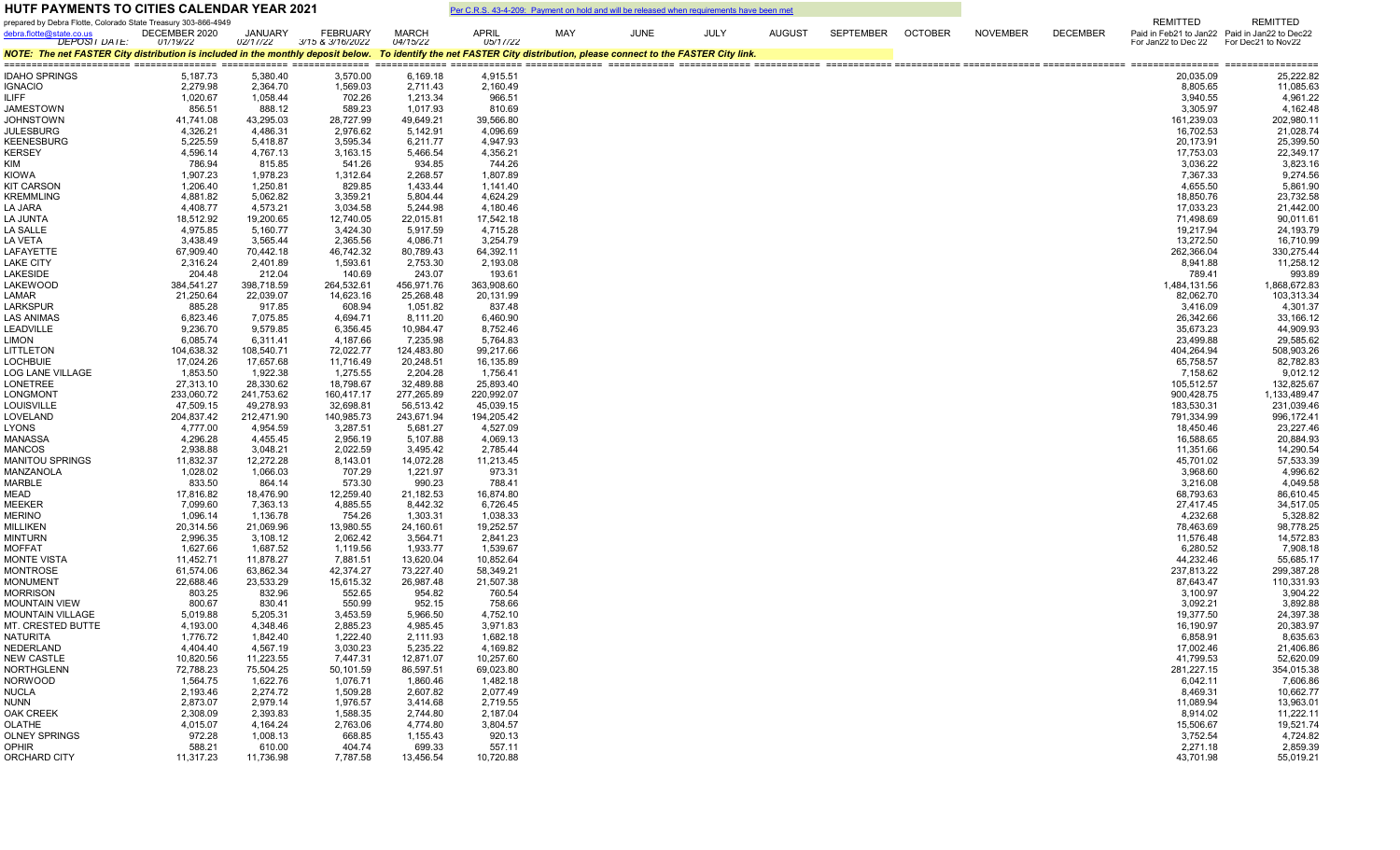| <b>HUTF PAYMENTS TO CITIES CALENDAR YEAR 2021</b>                                                                                                                      |                           |                       |                                     |                          |                          |     | Per C.R.S. 43-4-209: Payment on hold and will be released when requirements have been met |             |        |           |                |                 |                 |                                        |                                               |
|------------------------------------------------------------------------------------------------------------------------------------------------------------------------|---------------------------|-----------------------|-------------------------------------|--------------------------|--------------------------|-----|-------------------------------------------------------------------------------------------|-------------|--------|-----------|----------------|-----------------|-----------------|----------------------------------------|-----------------------------------------------|
| prepared by Debra Flotte, Colorado State Treasury 303-866-4949                                                                                                         |                           |                       |                                     |                          |                          |     |                                                                                           |             |        |           |                |                 |                 | <b>REMITTED</b>                        | <b>REMITTED</b>                               |
| debra.flotte@state.co.us<br><b>DEPOSIT DATE:</b>                                                                                                                       | DECEMBER 2020<br>01/19/22 | JANUARY<br>02/17/22   | <b>FEBRUARY</b><br>3/15 & 3/16/2022 | <b>MARCH</b><br>04/15/22 | <b>APRIL</b><br>05/17/22 | MAY | <b>JUNE</b>                                                                               | <b>JULY</b> | AUGUST | SEPTEMBER | <b>OCTOBER</b> | <b>NOVEMBER</b> | <b>DECEMBER</b> | For Jan22 to Dec 22 For Dec21 to Nov22 | Paid in Feb21 to Jan22 Paid in Jan22 to Dec22 |
| NOTE: The net FASTER City distribution is included in the monthly deposit below. To identify the net FASTER City distribution, please connect to the FASTER City link. |                           |                       |                                     |                          |                          |     |                                                                                           |             |        |           |                |                 |                 |                                        |                                               |
| <b>ORDWAY</b>                                                                                                                                                          | 3,038.37                  | 3,150.80              | 2,090.51                            | 3,611.90                 | 2,877.11                 |     |                                                                                           |             |        |           |                |                 |                 | 11,730.32                              | 14,768.69                                     |
| <b>OTIS</b>                                                                                                                                                            | 1,696.66                  | 1,759.30              | 1,167.24                            | 2,016.51                 | 1,606.02                 |     |                                                                                           |             |        |           |                |                 |                 | 6,549.07                               | 8,245.73                                      |
| OURAY                                                                                                                                                                  | 3,408.58                  | 3,535.29              | 2,345.76                            | 4,053.79                 | 3,230.22                 |     |                                                                                           |             |        |           |                |                 |                 | 13,165.06                              | 16,573.64                                     |
| OVID                                                                                                                                                                   | 980.22                    | 1,016.45              | 674.39                              | 1,165.12                 | 928.01                   |     |                                                                                           |             |        |           |                |                 |                 | 3,783.97                               | 4,764.19                                      |
| PAGOSA SPRINGS                                                                                                                                                         | 5,787.21                  | 6,001.11              | 3,981.61                            | 6,878.91                 | 5,479.04                 |     |                                                                                           |             |        |           |                |                 |                 | 22,340.67                              | 28,127.88                                     |
| <b>PALISADE</b><br>PALMER LAKE                                                                                                                                         | 6,238.90                  | 6,470.95              | 4,293.69                            | 7,420.27                 | 5,913.02                 |     |                                                                                           |             |        |           |                |                 |                 | 24,097.93                              | 30,336.83                                     |
| PAOLI                                                                                                                                                                  | 7,653.30<br>421.42        | 7,937.44<br>436.88    | 5,266.62<br>289.83                  | 9,100.89<br>500.55       | 7,251.26<br>398.46       |     |                                                                                           |             |        |           |                |                 |                 | 29,556.21<br>1,625.72                  | 37,209.51<br>2,047.14                         |
| <b>PAONIA</b>                                                                                                                                                          | 3,831.68                  | 3,973.91              | 2,636.75                            | 4,556.34                 | 3,630.28                 |     |                                                                                           |             |        |           |                |                 |                 | 14,797.28                              | 18,628.96                                     |
| PARACHUTE                                                                                                                                                              | 3,908.72                  | 4,053.95              | 2,689.89                            | 4,648.38                 | 3,703.88                 |     |                                                                                           |             |        |           |                |                 |                 | 15,096.10                              | 19,004.82                                     |
| PARKER                                                                                                                                                                 | 119,249.89                | 123,695.01            | 82,077.96                           | 141,859.84               | 113,062.71               |     |                                                                                           |             |        |           |                |                 |                 | 460,695.52                             | 579,945.41                                    |
| PEETZ                                                                                                                                                                  | 957.70                    | 993.06                | 658.86                              | 1,138.24                 | 906.53                   |     |                                                                                           |             |        |           |                |                 |                 | 3,696.69                               | 4,654.39                                      |
| PIERCE                                                                                                                                                                 | 3,746.26                  | 3,885.22              | 2,577.88                            | 4,454.46                 | 3,548.91                 |     |                                                                                           |             |        |           |                |                 |                 | 14,466.47                              | 18,212.73                                     |
| PITKIN<br>PLATTEVILLE                                                                                                                                                  | 1,585.71<br>10,959.55     | 1,644.50<br>11,367.74 | 1,091.13<br>7,543.00                | 1,885.38<br>13,036.47    | 1,502.04<br>10,389.47    |     |                                                                                           |             |        |           |                |                 |                 | 6,123.05<br>42,336.68                  | 7,708.76<br>53,296.23                         |
| PONCHA SPRINGS                                                                                                                                                         | 3,314.38                  | 3,437.31              | 2,280.68                            | 3,940.90                 | 3,139.73                 |     |                                                                                           |             |        |           |                |                 |                 | 12,798.62                              | 16,113.00                                     |
| <b>PRITCHETT</b>                                                                                                                                                       | 686.84                    | 712.16                | 472.49                              | 816.20                   | 649.97                   |     |                                                                                           |             |        |           |                |                 |                 | 2,650.82                               | 3,337.66                                      |
| <b>PUEBLO</b>                                                                                                                                                          | 253,936.08                | 263,391.33            | 174,771.11                          | 302,050.97               | 240,715.69               |     |                                                                                           |             |        |           |                |                 |                 | 980,929.10                             | 1,234,865.18                                  |
| RAMAH                                                                                                                                                                  | 431.67                    | 447.40                | 296.79                              | 512.41                   | 407.71                   |     |                                                                                           |             |        |           |                |                 |                 | 1,664.31                               | 2,095.98                                      |
| <b>RANGELY</b>                                                                                                                                                         | 6,521.26                  | 6,762.87              | 4,487.16                            | 7,753.20                 | 6,176.51                 |     |                                                                                           |             |        |           |                |                 |                 | 25,179.74                              | 31,701.00                                     |
| <b>RAYMER</b><br><b>REDCLIFF</b>                                                                                                                                       | 561.63                    | 582.10                | 386.14<br>532.65                    | 666.70                   | 530.48<br>733.25         |     |                                                                                           |             |        |           |                |                 |                 | 2,165.42                               | 2,727.05<br>3,763.11                          |
| RICO                                                                                                                                                                   | 774.07<br>1,339.77        | 802.77<br>1,389.13    | 921.62                              | 920.37<br>1,592.03       | 1,267.75                 |     |                                                                                           |             |        |           |                |                 |                 | 2,989.04<br>5,170.53                   | 6,510.30                                      |
| <b>RIDGWAY</b>                                                                                                                                                         | 4,478.58                  | 4,644.48              | 3,081.61                            | 5,324.56                 | 4,241.72                 |     |                                                                                           |             |        |           |                |                 |                 | 17,292.37                              | 21,770.95                                     |
| RIFLE                                                                                                                                                                  | 23,833.44                 | 24,721.32             | 16,403.73                           | 28,350.67                | 22,594.55                |     |                                                                                           |             |        |           |                |                 |                 | 92,070.27                              | 115,903.71                                    |
| <b>ROCKVALE</b>                                                                                                                                                        | 2,316.94                  | 2,402.41              | 1,593.91                            | 2,753.51                 | 2,192.86                 |     |                                                                                           |             |        |           |                |                 |                 | 8,942.69                               | 11,259.63                                     |
| ROCKY FORD                                                                                                                                                             | 9,653.76                  | 10,011.99             | 6,643.08                            | 11,479.18                | 9,145.85                 |     |                                                                                           |             |        |           |                |                 |                 | 37,280.10                              | 46,933.86                                     |
| ROMEO                                                                                                                                                                  | 1,164.05                  | 1,207.06              | 800.86                              | 1,383.61                 | 1,102.02                 |     |                                                                                           |             |        |           |                |                 |                 | 4,493.55                               | 5,657.60                                      |
| RYE                                                                                                                                                                    | 392.99                    | 407.52                | 270.38                              | 467.13                   | 372.08                   |     |                                                                                           |             |        |           |                |                 |                 | 1,517.11                               | 1,910.10                                      |
| <b>SAGUACHE</b><br>SALIDA                                                                                                                                              | 2,193.84<br>18,019.75     | 2,274.98<br>18,690.38 | 1,509.41<br>12,401.76               | 2,607.85<br>21,433.04    | 2,077.24<br>17,080.14    |     |                                                                                           |             |        |           |                |                 |                 | 8,469.48<br>69,605.32                  | 10,663.32<br>87,625.07                        |
| SAN LUIS                                                                                                                                                               | 2,766.48                  | 2,869.22              | 1,903.78                            | 3,289.83                 | 2,621.27                 |     |                                                                                           |             |        |           |                |                 |                 | 10,684.10                              | 13,450.58                                     |
| SANFORD                                                                                                                                                                | 5,175.30                  | 5,365.84              | 3,559.94                            | 6,149.31                 | 4,896.49                 |     |                                                                                           |             |        |           |                |                 |                 | 19,971.58                              | 25,146.88                                     |
| <b>SAWPIT</b>                                                                                                                                                          | 124.53                    | 129.15                | 85.69                               | 148.06                   | 117.95                   |     |                                                                                           |             |        |           |                |                 |                 | 480.85                                 | 605.38                                        |
| <b>SEDGWICK</b>                                                                                                                                                        | 1,009.63                  | 1,046.80              | 694.49                              | 1,199.63                 | 955.21                   |     |                                                                                           |             |        |           |                |                 |                 | 3,896.13                               | 4,905.76                                      |
| SEIBERT                                                                                                                                                                | 867.34                    | 899.29                | 596.63                              | 1,030.61                 | 820.66                   |     |                                                                                           |             |        |           |                |                 |                 | 3,347.19                               | 4,214.53                                      |
| <b>SEVERANCE</b>                                                                                                                                                       | 19,951.20                 | 20,691.36             | 13,728.92                           | 23,723.15                | 18,900.66                |     |                                                                                           |             |        |           |                |                 |                 | 77,044.09                              | 96,995.29                                     |
| <b>SHERIDAN</b><br>SHERIDAN LAKE                                                                                                                                       | 12,930.90<br>472.89       | 13,413.03<br>490.24   | 8,900.26<br>325.23                  | 15,383.00<br>561.70      | 12,260.53<br>447.15      |     |                                                                                           |             |        |           |                |                 |                 | 49,956.82<br>1,824.32                  | 62,887.72<br>2,297.21                         |
| SILT                                                                                                                                                                   | 8,511.46                  | 8,828.25              | 5,857.88                            | 10,123.79                | 8,067.78                 |     |                                                                                           |             |        |           |                |                 |                 | 32,877.70                              | 41,389.16                                     |
| SILVER CLIFF                                                                                                                                                           | 3,688.49                  | 3,824.07              | 2,537.01                            | 4,381.98                 | 3,488.80                 |     |                                                                                           |             |        |           |                |                 |                 | 14,231.86                              | 17,920.35                                     |
| <b>SILVER PLUME</b>                                                                                                                                                    | 721.23                    | 747.95                | 496.27                              | 857.48                   | 683.10                   |     |                                                                                           |             |        |           |                |                 |                 | 2,784.80                               | 3,506.03                                      |
| <b>SILVERTHORNE</b>                                                                                                                                                    | 14,397.75                 | 14,933.35             | 9,908.78                            | 17,124.27                | 13,646.02                |     |                                                                                           |             |        |           |                |                 |                 | 55,612.42                              | 70,010.17                                     |
| <b>SILVERTON</b>                                                                                                                                                       | 2,891.27                  | 2,998.20              | 1,989.26                            | 3,436.88                 | 2,737.60                 |     |                                                                                           |             |        |           |                |                 |                 | 11,161.94                              | 14,053.21                                     |
| SIMLA                                                                                                                                                                  | 1,982.37                  | 2,055.58              | 1,363.82                            | 2,356.16                 | 1,876.57                 |     |                                                                                           |             |        |           |                |                 |                 | 7,652.13                               | 9,634.50                                      |
| SNOWMASS VILLAGE<br><b>SOUTH FORK</b>                                                                                                                                  | 10,212.53<br>3,186.67     | 10,590.95<br>3,303.97 | 7,027.09<br>2,192.00                | 12,141.93<br>3,786.33    | 9,672.84<br>3,014.88     |     |                                                                                           |             |        |           |                |                 |                 | 39,432.81<br>12,297.18                 | 49,645.34<br>15,483.85                        |
| <b>SPRINGFIELD</b>                                                                                                                                                     | 5,227.58                  | 5,420.73              | 3,596.52                            | 6,213.51                 | 4,948.92                 |     |                                                                                           |             |        |           |                |                 |                 | 20,179.68                              | 25,407.26                                     |
| <b>STARKVILLE</b>                                                                                                                                                      | 236.44                    | 245.08                | 162.58                              | 280.72                   | 223.39                   |     |                                                                                           |             |        |           |                |                 |                 | 911.77                                 | 1,148.21                                      |
| STEAMBOAT SPRINGS                                                                                                                                                      | 38,921.57                 | 40,370.99             | 26,787.87                           | 46,296.85                | 36,896.04                |     |                                                                                           |             |        |           |                |                 |                 | 150,351.75                             | 189,273.32                                    |
| SIERLING                                                                                                                                                               | 28,178.31                 | 29,226.31             | 19,392.58                           | 33,513.70                | 26,705.99                |     |                                                                                           |             |        |           |                |                 |                 | 108,838.58                             | 137,016.89                                    |
| <b>STRATTON</b>                                                                                                                                                        | 2,382.70                  | 2,470.93              | 1,639.45                            | 2,832.68                 | 2,256.53                 |     |                                                                                           |             |        |           |                |                 |                 | 9,199.59                               | 11,582.29                                     |
| <b>SUGAR CITY</b>                                                                                                                                                      | 1,214.72                  | 1,259.47              | 835.60                              | 1,443.41                 | 1,149.39                 |     |                                                                                           |             |        |           |                |                 |                 | 4,687.87                               | 5,902.59                                      |
| <b>SUPERIOR</b><br>SWINK                                                                                                                                               | 24,116.43<br>1,719.13     | 25,015.70<br>1,782.98 | 16,599.27<br>1,183.04               | 28,689.90<br>2,044.38    | 22,866.54<br>1,628.94    |     |                                                                                           |             |        |           |                |                 |                 | 93,171.41<br>6,639.34                  | 117,287.84<br>8,358.47                        |
| <b>TELLURIDE</b>                                                                                                                                                       | 5,681.15                  | 5,892.35              | 3,909.74                            | 6,756.58                 | 5,383.93                 |     |                                                                                           |             |        |           |                |                 |                 | 21,942.60                              | 27,623.75                                     |
| <b>THORNTON</b>                                                                                                                                                        | 307,505.96                | 318,983.92            | 211,665.82                          | 365,856.81               | 291,618.50               |     |                                                                                           |             |        |           |                |                 |                 | 1,188,125.05                           | 1,495,631.01                                  |
| TIMNATH                                                                                                                                                                | 17,409.88                 | 18,054.39             | 11,978.94                           | 20,697.20                | 16,487.22                |     |                                                                                           |             |        |           |                |                 |                 | 67,217.75                              | 84,627.63                                     |
| TRINIDAD                                                                                                                                                               | 24,617.77                 | 25,530.33             | 16,939.46                           | 29,269.78                | 23,318.38                |     |                                                                                           |             |        |           |                |                 |                 | 95,057.95                              | 119,675.72                                    |
| <b>TWO BUTTES</b>                                                                                                                                                      | 738.22                    | 765.25                | 507.67                              | 876.72                   | 697.83                   |     |                                                                                           |             |        |           |                |                 |                 | 2,847.47                               | 3,585.69                                      |
| VAIL                                                                                                                                                                   | 17,141.06                 | 17,779.73             | 11,797.70                           | 20,390.20                | 16,250.54                |     |                                                                                           |             |        |           |                |                 |                 | 66,218.17                              | 83,359.23                                     |
| <b>VICTOR</b>                                                                                                                                                          | 1,582.56<br>473.47        | 1,641.11              | 1,088.85                            | 1,881.26                 | 1,498.52                 |     |                                                                                           |             |        |           |                |                 |                 | 6,109.74<br>1,826.92                   | 7,692.30<br>2,300.39                          |
| VILAS                                                                                                                                                                  |                           | 490.88                | 325.67                              | 562.51                   | 447.86                   |     |                                                                                           |             |        |           |                |                 |                 |                                        |                                               |